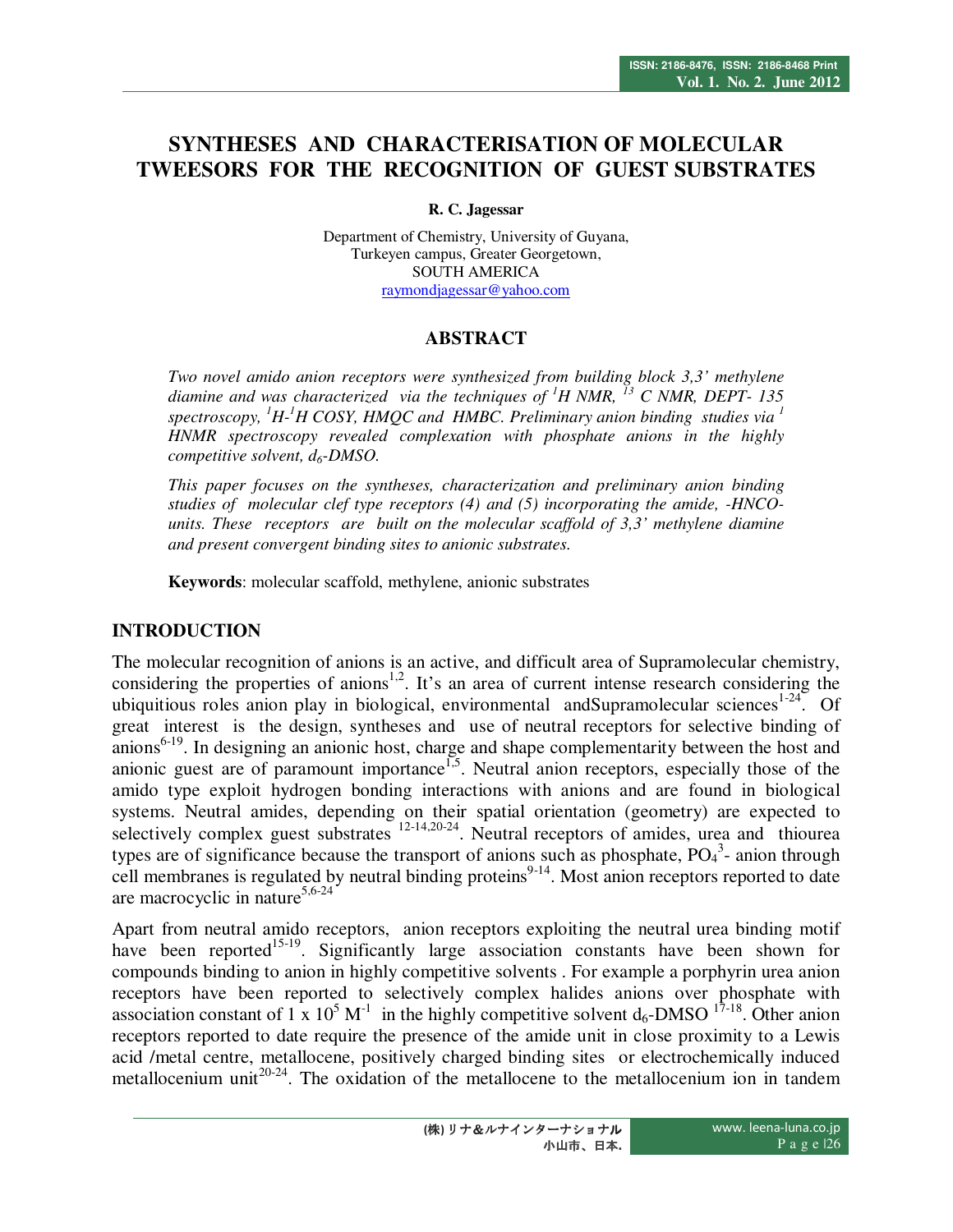with the amide bonds have been shown to induced anion binding. The ligand's topology, acyclic vsmacrocyclicvsmacrobicyclic also has a profound influence on anion binding.

Compounds (4) and (5) present convergent amides hydrogen bonding moities for complexation of anions. Also, the presence of electronegative substituents (Fluoro and bromo) is expected to modulate the hydrogen bonding interactions of the amide protons, fostering stronger hydrogen bonding interactions with the anions and leading to an increase in association constants. Compounds (4) and (5) were synthesized via the condensation of one mole of the diamine (1) with two moles of bromobenzoyl and chlorobenzoyl acid chloride respectively in  $CH_2Cl_2$ solvent, with Et<sub>3</sub>N as the base under nitrogen and was obtained in significant yield after workup, Scheme 1.0. Each compound was characterized via the spectroscopic techniques of  $1$  HNMR,  $13$ CNMR, DEPT 135 NMR,  ${}^{1}H-{}^{1}H$  COSY, HMQC and HMBC. These data are presented in the experimental section of this paper. A <sup>1</sup>H NMR profile of compound (1) is shown in Fig. 1.0.





#### **DISCUSSION**

Compounds (4) and (5), described as molecular tweezers, are built on the building block, 3,3' methylene diamine. Both compounds (4) and (5) spectroscopic profiles were established via<sup>1</sup> H NMR,  $^{13}$  C NMR, DEPT-135,  $^{1}$  H- $^{1}$ H COSY, HMQC and HMBC spectroscopic techniques. <sup>1</sup>H- ${}^{1}$ H COSY shows protons – protons connectivity, HMQC shows the connectivity of individual protons to carbon and HMBC also shows the connectivity of protons to two or more carbon away. Using all these spectroscopic data, the structural integrity of these compounds was assigned as shown in Figure 1.0. A  $\textsuperscript{1}$  HNMR profile of compound (4) is shown in Fig. 1.0.

```
www.ajsc.leena-luna.co.jp
27|P a g e
```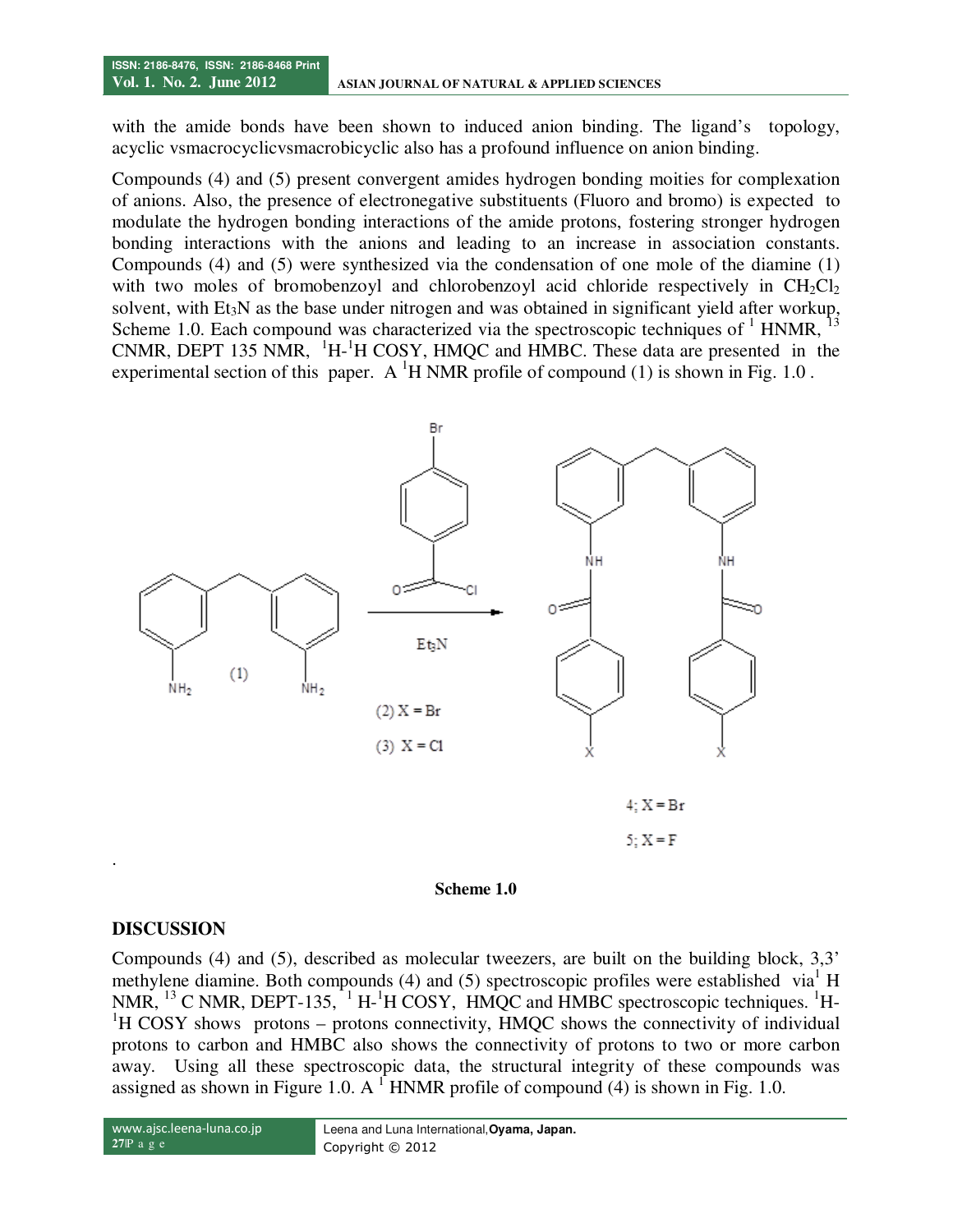Both compounds exhibit diagnostic  ${}^{1}H$  NMR splitting pattern. Compound (4) and (5) show a singlet for the amide, H-6 proton and methylene, H-5 protons at (10.27, 3.94 ppm) and at 10.215, 3.943 ppm) respectively. Aromatic protons from rings A, B, C and D resonate in the region 8.037 ppm to 7.315 ppm.

For both compounds , H-7/H-8 and H-9/H-10 protons are magnetically and electronically equivalent and the splitting pattern which is of the AB type is reminiscent of that for a disubstituted benzene ring. In both cases, H-7 proton is split by H-8 proton yielding a doublet (J  $= 8.4$ Hz) and vice versa. Thus, two distinct doublets are seen and these appear at (7.872, 7.740) ppm,  $J = 8.4 Hz$ ) and  $(8.018, 7.989$  ppm,  $J = 5.7 Hz$  ) for compound (4) and (5) respectively. Likewise protons H-9 and H-10 are split by each other resulting in the typical AB doublet at 7.74,  $J = 8.4$ Hz) for compound (4) and (5) respectively. Protons on phenyl rings C and D are more downfield or deshielded than protons on rings A and B due to the electron withdrawing effect of the bromo and Fluoro substituent and this is supported by the  ${}^{1}H$  NMR profile. The splitting confirms to proton with the AB Chemical shift and whose protons are strongly coupled.

Protons on ring A and B mostly exhibit the ABC splitting pattern. For example, H-1 proton is split by H-2, resulting in a doublet  $(J = 7.8 \text{ Hz})$  which is then further split by H-3 resulting in a doublet of doublet. However, the chemical shift of these two doublet of doublets are close, resulting in a virtual triplet  $(J = 8.7 Hz)$ . This resonate at 7.294 and 7.34 ppm for compound (4) and (5) respectively. For compound (5), this triplet is close in chemical shift with H-9/H-10 doublets and overlaps. The same analogy holds for H-2 and H-3 protons, resulting in a triplet at 7.62 ppm for both compounds. Protons H-4 is seen as a doublet at 7.03 ppm (7.5Hz) and 7.02 ppm (J=7.45 Hz) for compound (4) and (5) respectively. Methylene, H-5 equivalent protons resonate as a singlet at 3.94 and 3.94 ppm respectively. The fact that the methylene signal is a singlet suggest that there is no conformational rotation about the  $CH<sub>2</sub>$  unit of the 3,3' methylene dianiline scaffold. The labile amide proton is seen as a singlet at 10.27 and 10.25 ppm for compound (4) and (5) respectively.

 ${}^{1}H$ - ${}^{1}H$  COSY experiments revealed  ${}^{1}H$ - ${}^{1}H$  connectivity. For example, H-1 proton couples with H-2 and H-3 protons i.e shows cross peaks which are in line with those for H-2 and H-3. H-7 couples with H-8 and H-9 couples with H-10. Methylene, H-5 protons shows no  $\mathrm{H}-\mathrm{H}$ connectivity and thus resonate as a singlet.

Both molecules has fourteen different carbons and thus fourteen signals are seen in the  ${}^{13}C$ NMR spectrum. Each molecule also has five ipso carbons and these resonate at 141.52 ppm, 164.52 ppm, 138.98 ppm, 133.93 ppm, 125.22 ppm and 138.93 ppm for compound (1) and at 165.05, 162.02, 141.51, 139.17 and 131.02 ppm for compound (2) respectively. A Dept<sup>13</sup>C experiment (Distontionlessenchancement by Polarization Transfer experiments) is used to separate the signals arising from carbons in  $CH_3$ ,  $CH_2$  and CH groups. Usually with Dept<sub>135</sub> experiment ipso or quaternary carbon signals are not evident. Also,  $CH<sub>2</sub>$  protons point downwards and CH and CH<sub>3</sub> upwards. As anticipated the CH<sub>2</sub> signal for each compound points downward at 41.34 ppm. Aromatic carbons resonate in the region: 118.27 ppm to 141.52 ppm. The carbonyl carbon resonate at 164.0 and 165.65 ppm. For compound (2), CH proton resonances are seen at 130.25, 128.60, 124.23, 120.68, 118.23, 115.36 and 115.07 ppm.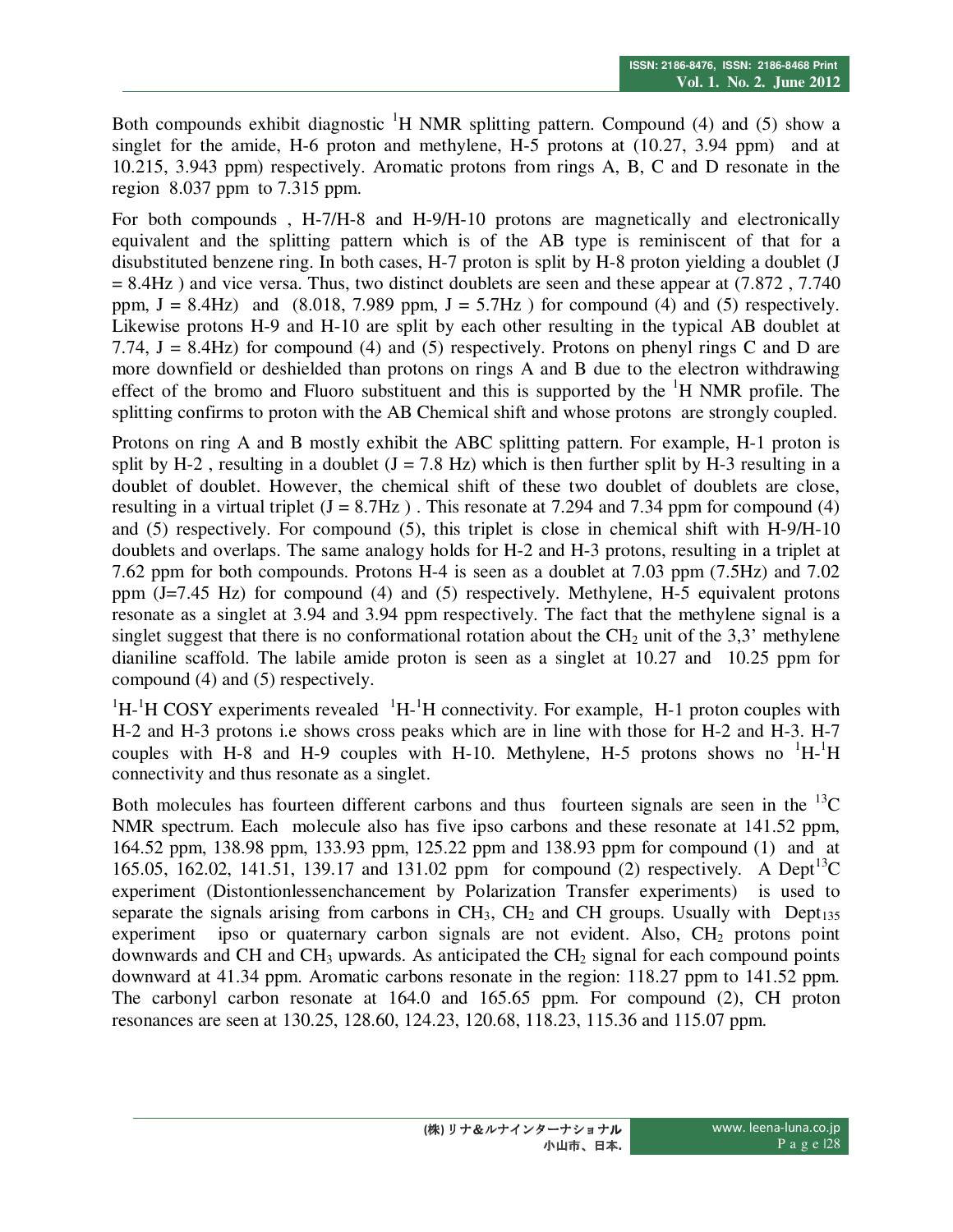

**Figure 1.<sup>1</sup> H NMR spectrum of compound (4)**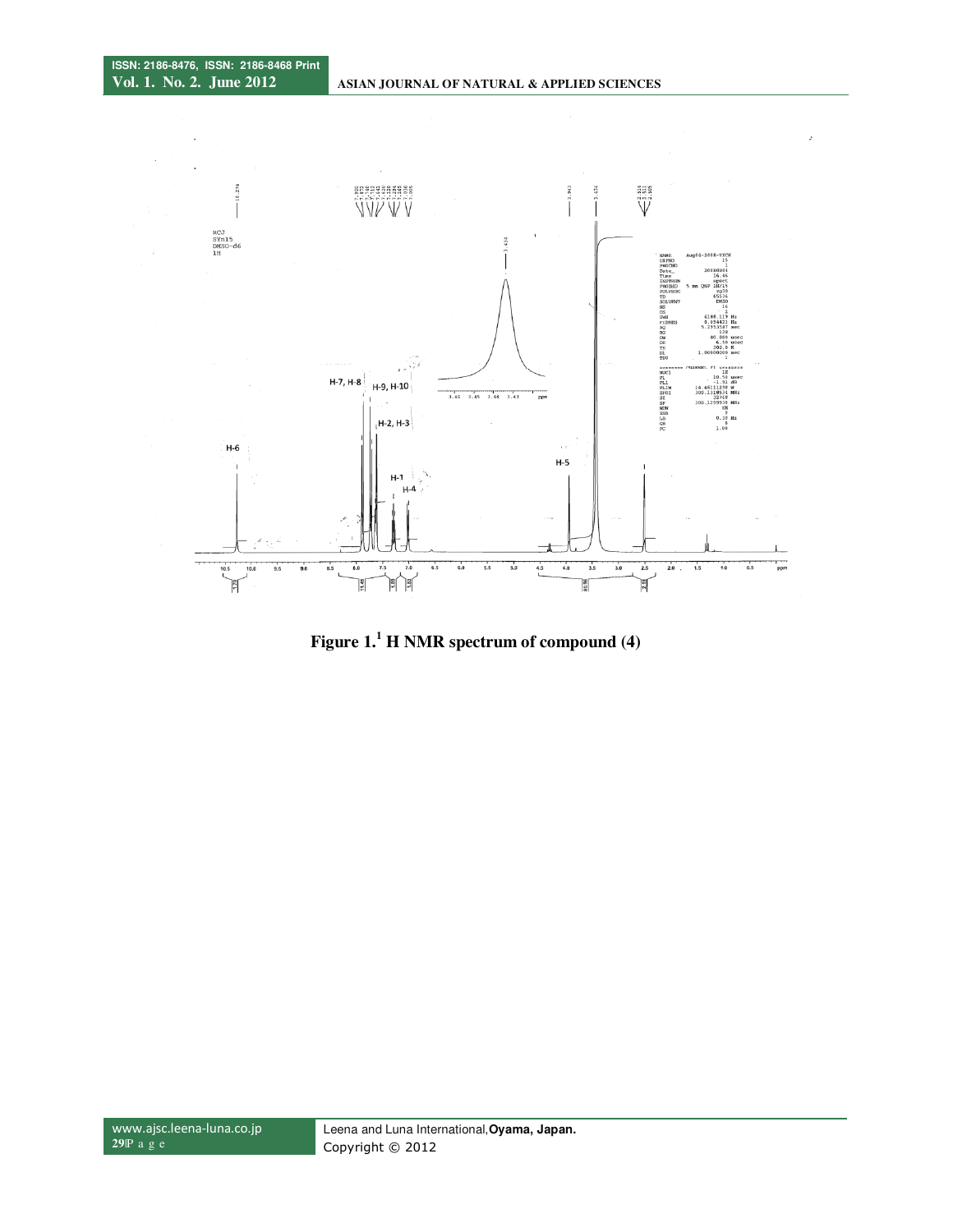

Compound 1





#### **Figure 2.Structural Assignments**

Preliminary, <sup>1</sup>H NMR titration experiment was carried out via the addition of tetrabutylammonium phosphate to deuterated  $d_6$ -DMSO solution of receptor (4). Addition of the anion, induced distinct changes in the  $H$  NMR profile of compound (4) and should do even better for compound (5) since, the latter protons are more acidic. There are distinct changes in the aromatic proton resonance of compound which definitely indicatescomplexation. Amide proton shifted downfield by 1.5 ppm in chemical shift, indicating significant -NHCO------Anion hydrogen bonding interactions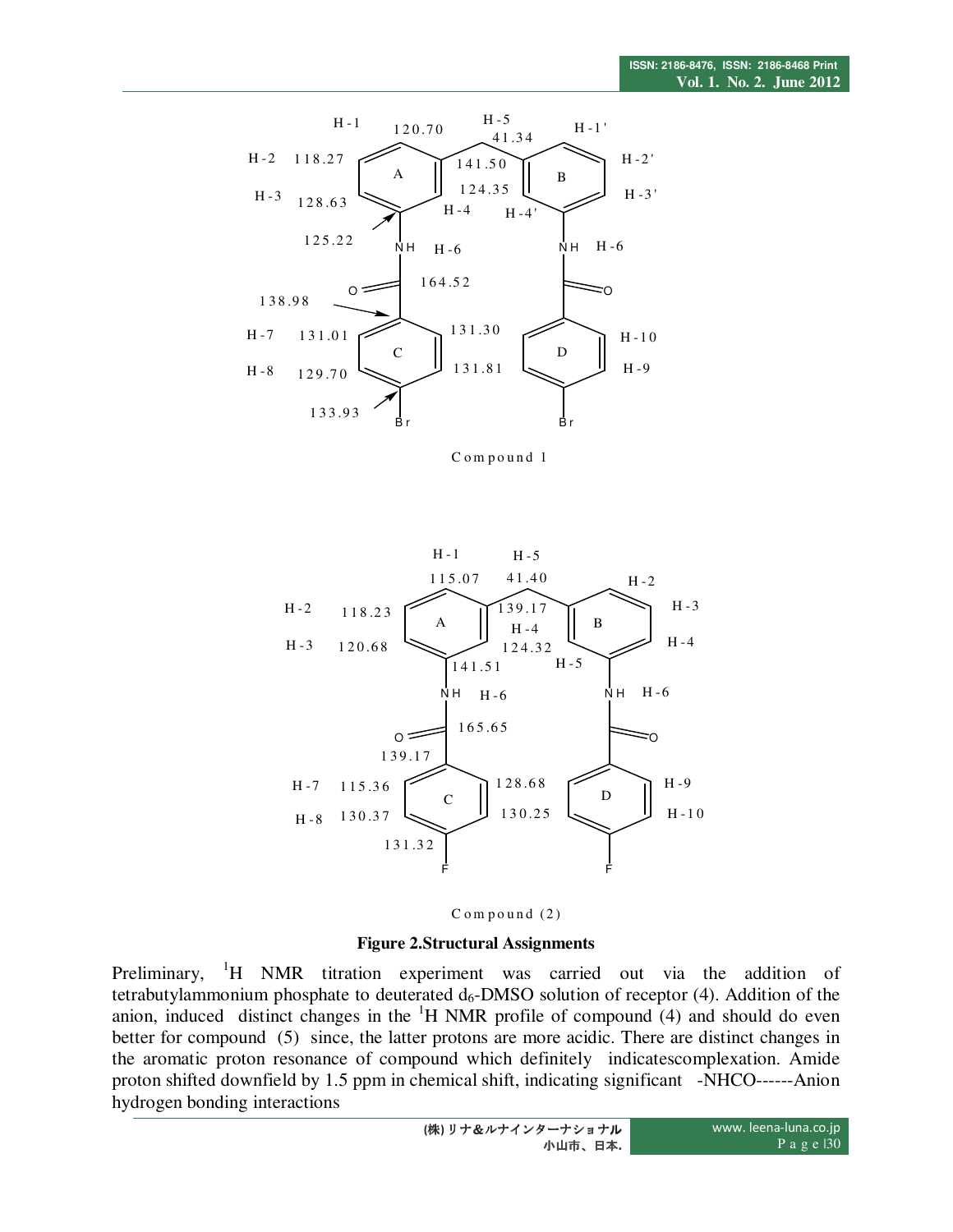

**Fig. 3.Anion Encapsulation by compound (4)** 

In conclusion, two new amido anion receptors have been synthesized and fully characterized via spectroscopic techniques of  ${}^{1}H$  NMR,  ${}^{13}$  C NMR, DEPT- 135 spectroscopy,  ${}^{1}H$ - ${}^{1}H$  COSY,  $HMOC$  and HMBC. Preliminary studies reveal complexation with phosphate anions in d<sub>6</sub>-DMSO.<sup>1</sup> H NMR titration revealed complexation to the phosphate anion. Future work entails, the complexation of the receptor to other anions such as the halides and nitrates and the evaluation of complexation stability constants.

# **PROCEDURE**

For a typical procedure,  $(0.33g, 1.66442 \times 10^{-3}$  mol) of the dianiline, 3,3' methylene dianiline was dissolved in CH<sub>2</sub>Cl<sub>3</sub> in a 100ml RB flask. To this solution was added triethylamine,  $ET_3N$  () under nitrogen. This was followed with the addition of 4-fluorobenzoyl chloride (0.63g, 3.972758  $\times$  10<sup>-3</sup>mol). A white precipitate was formed after one hour of stirring. The reaction was further stirred for 24 hours after which it was taken up in distilled water and extracted thrice with CHCl3. Solvents were removed in *vacuo*from the extract to yield, a white solid (0.87g, 92.65%) which was found to be spectroscopically pure. The yield being  $(0.87g, 92.65\%)$  and (  $0.71g$ , 96.41%) for compound (4) and (5) respectively.

# **Compound (1)**

 $C_{27}H_{20}N_2O_2Br_2$ : <sup>1</sup> H NMR (CDCl<sub>3</sub>, 300MHz): ppm: 10.27 (-NHCO-), 7.872 (d; J = 8.4Hz, Ar-H), Phenyl), 7.74 (dd; J = 8.4Hz; Ar-H), 7.62 (m, 4H; Ar-H), 7.29(t, J = 7.8Hz, 2H; Ar-H), 7.03 (d; J = 7.5Hz, 2H; Ar-H), 3.94 (s, -CH<sub>2</sub>-); <sup>13</sup> C NMR (CDCl<sub>3</sub>, 300MHz): 164.00 , 141.52, 138.98, 133.93, 131.81, 131.30, 131.01, 129.7, 128.63, 125.22, 124.35, 120.70, 118.27,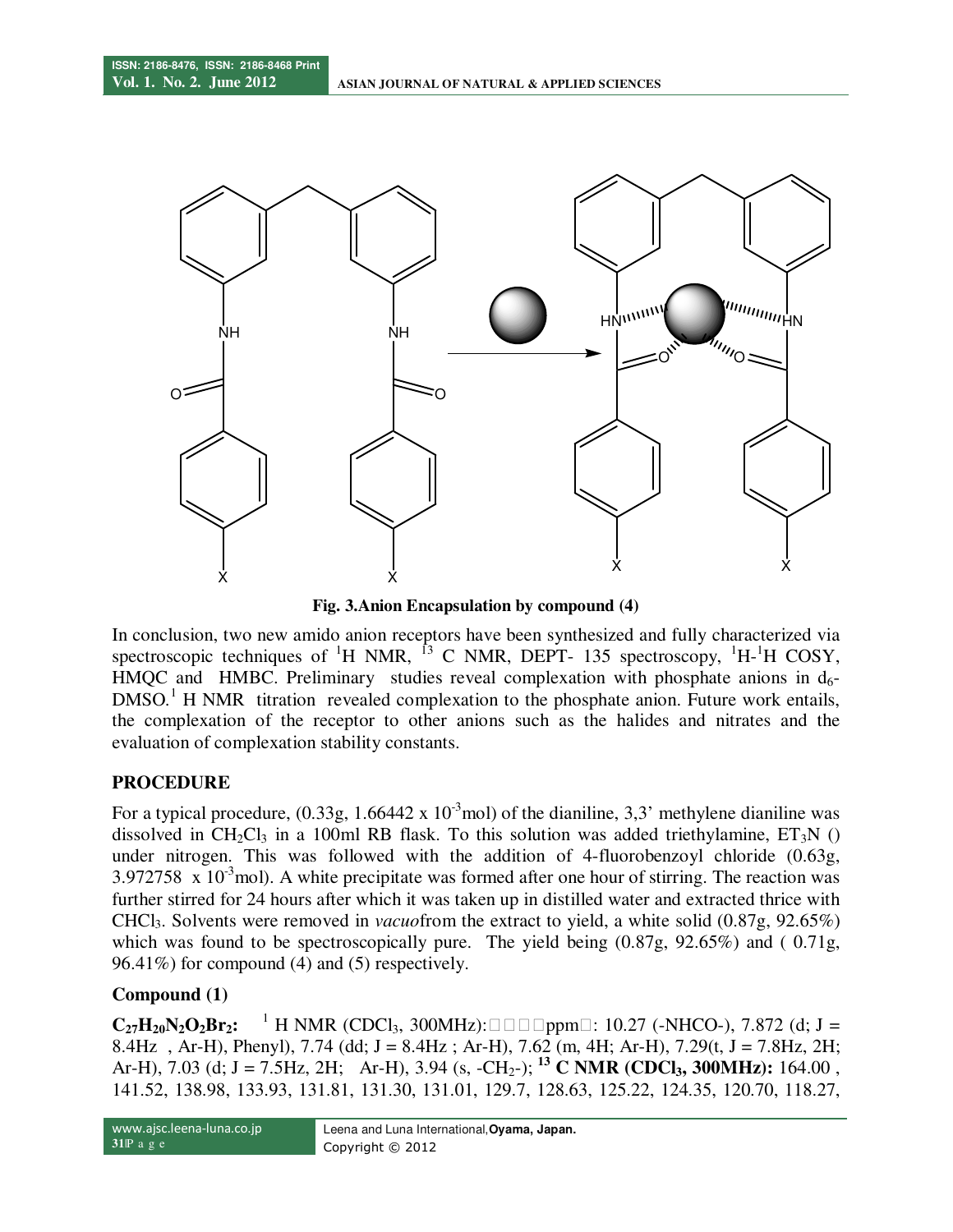41.34; **DEPT-135**: 131.30 (CH), 129.70 (CH), 128.64 (CH), 124.35 (CH), 120.69 (CH), 118.25 (CH), 131.81 (CH), 131.01 (CH), 41.34 (CH2); **<sup>1</sup>H-<sup>1</sup>H COSY:** H-1/H-3, H-4; H-2/H-3; H-4/H-1; H-3/H-4, H-1, H-2; H-4/H-3, H-2, H-1; H-5/H-4, H-1, H-2; H-6/(-); H-7/H-8; H-9/H-10; **HMQC**: H-1/115.27; H-2/120.70; H-3/128.63; H-4/124.35; H-5/41.34; H-6/(-), H-7/H-8: 129.70, 131.01; H-9/H-10: 131.81,131.30; **HMBC**: H-1/H-2: 124.35; H-3: 138.98, 141.52; H-4: 118.27, H-5: 120.70, 124.35, 125.22, 141.52, H-6: 118.27, 120.70, 164.50; H-7/H-8: 124.35, 125.22, 129.70, 164.50, H-9/H-10: 124.35, 125.22, 131.01, 133.93, 164.50;

#### **Compound (2)**

 $C_{27}H_{20}N_2O_2F_2$ : <sup>1</sup> H NMR (300MHz, CDCl<sub>3</sub>), : 10.25 (s, NHCO), 8.007( d, J = 5.7Hz, 4H; ArH), 7.625 (d, J = 5.7 Hz; 4H; ArH), 7.315-7.375 (m, J = 9.0 Hz, 6H; Ar-H), 7.01 (d, J = 5.9 Hz, 2H, ArH), 3.94 (s); **<sup>13</sup>CNMR (300MHz, CDCl3)**: 165.65, 141.51, 139.17, 131.32, 130.37,130.25, 128.60, 124.32, 120.68, 118.23, 115.36, 115.07, 41.40; <sup>1</sup>H-<sup>1</sup>H COSY: H-1/H-2, H-3, H-4; **DEPT 135**: 130.37 (CH), 130.25(CH), 128.60 (CH), 124.23 (CH), 120.68(CH), 118.23(CH), 115.36(CH), 115.07(CH), 41.39 (CH2); **<sup>1</sup>H-<sup>1</sup>H COSY**: H-1/H-2, H-3, H-4; H-2/H-3: H-4, H-1, H-2; H-4: H-3,H-1, H-2; H-5: (-); H-6: (-); H-7, H-8/H-8,H-7; H-9/H-10/H-10/H-9; **HMQC**: H-1: 115.36,128.60, 124.23; H-2/H-3: 115.36, 118.23, 120.68, 128.60 ; H-4: 124.23; H-5: 41.39; H-7/H-8: 115.36, 131.32; H-9/H-10: 115.36, 124.23,128.60 ; **HMBC**: H-1: 115.36, 118.23,120.68,124.23,131.32; H-2/H-3: 41.40, 118.23,120.68,124.23,130.35,141.51; H-4: 115.36, 118.23, 120.68, 130.25, 130.37; H-5: 120.68, 124.23, 141.51 ; H-7/H-8: 115.36, 131.32, 162.35, H-9/H-10: 115.36, 118.28,120.68, 124.23, 131.32;

#### **Acknowledgements**

This research was financially supported by Dr. R. C. Jagessar

# **REFERENCES**

1. Lehn, J.M. (1995). *Supramolecular Chemistry: Concepts and Perspectives*. (1<sup>st</sup>ed.). New York: Wiley-VCH, (Chapter 3)

2. *Supramolecular Chemistry of Anions*. New York:Wiley-VCH(1997).

3. Schmidtchen, F.P.. Berger, M. (1997). Artificial Organic Host Molecules for Anions: *Chem. Rev*. 97, 1609-1646.

4. Beer, P.D. (1998). Transition-Metal Receptor Systems for the Selective Recognition and Sensing of Anionic Guest Species**.,***Acc. Chem. Res*. 31 (2), 71-80.

5. Bowman-James, K. (2005). The Coordination Chemistry of Anions, *Acc. Chem. Res*. 38, 671-678.

6. Martinez-Manez, R., Sancenon, F. (2003). Fluorogenic and chromogenicchemosensors and reagents for anions, *Chem. Rev*., 103, 4419-4476.

7. Sancenon, F.,Descalze, A.B., Miranda, M.A., Sato, J.(2001).A colorimetric ATP sensor based on 1,3,5-triarylpent-2-en-1,5-diones*, Angew. Chem., Int*. *Ed*., 40, 2640.

8. Gunnlaugason,T., Davis, A.P., O'Brien, J.E., Glynn, M. (2002). Fluorescent sensing of Pyrophosphate and Bis-carboxylates with charge neutral PET chemosensors.,*Org. Lett.. 4*, 2449.

9. Hennrich, G., Sonnennachein, H., Reach-Genger, L. (2001). *Tetrahedron Lett*., 42, 2805.